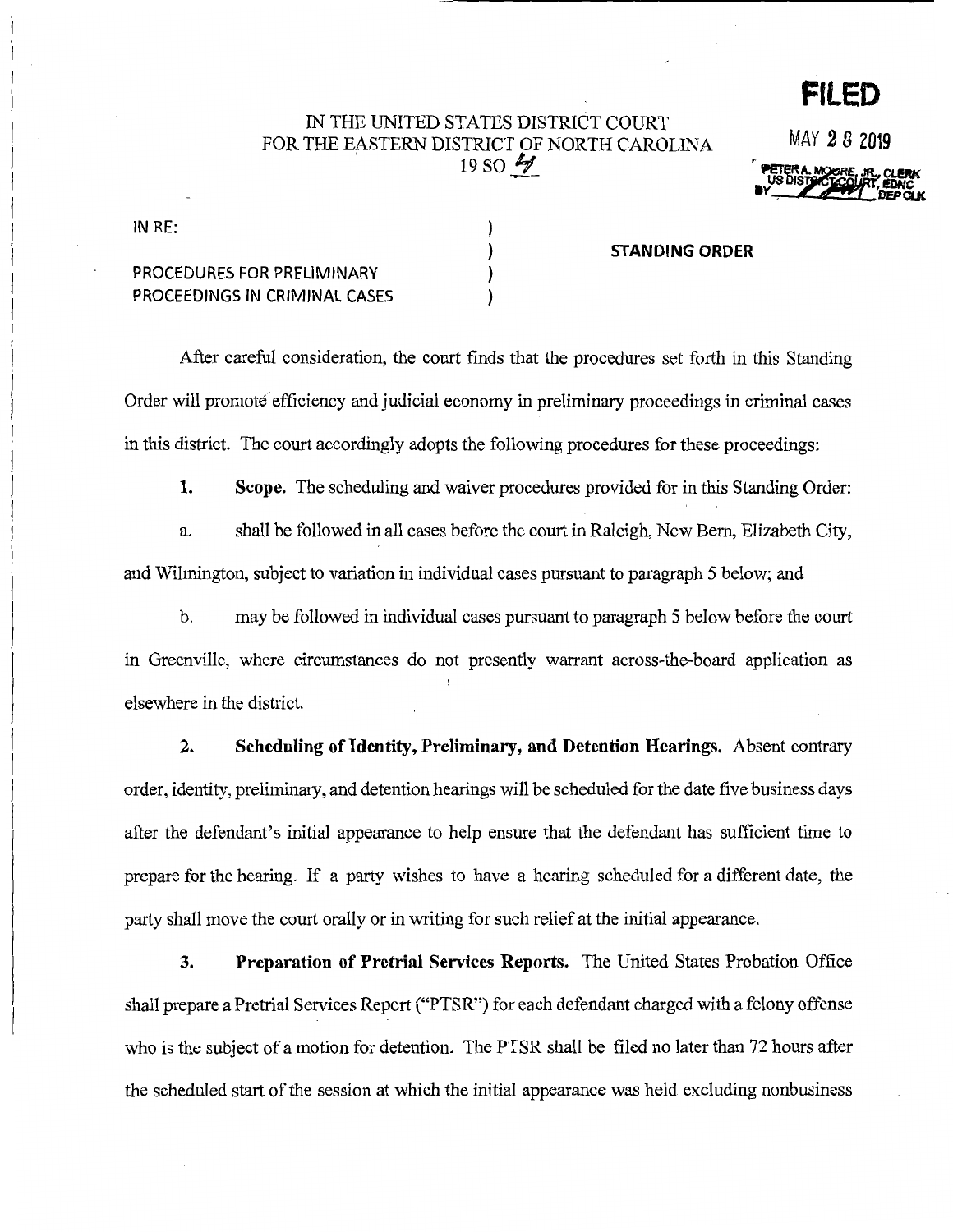days, provided that the PTSR shall not be required to be filed before 10:00 a.m. on the date due.

### **4. Out-of-Court Waiver of Identity, Preliminary, and Detention Hearings.**

a. A defendant may waive his or her right to an identity, preliminary, or detention hearing without appearing in court by filing the appropriate, duly executed court-approved waiver form by 1 :00 p.m. on the last business day before the date set for the hearing.

b. If the appropriate, duly executed waiver form for a hearing is filed by the deadline in subsection (a), the hearing will be cancelled and the waiver shall be effective without any incourt proceeding on it.

c. If counsel for a defendant wishing to make an out-of-court waiver of a hearing is unable to meet with the defendant and obtain the appropriate, duly executed waiver form in time to comply with the filing deadline in subsection (a) above, the defendant's counsel may move for a one-week continuance of the hearing using the court-approved continuance motion fotm. The duly executed continuance motion form shall be filed by 1 :00 p.m. on the last business day before the date set for the hearing. The court will rule promptly on the continuance motion.

d. If a defendant is subject to an identity, preliminary, or detention hearing, the court will advise the defendant at his or her initial appearance that he has the right to waive such hearing(s) in court, but that he or she may instead waive the hearing(s) out of court by completing and filing the appropriate court-approved waiver form(s) by the applicable deadline prior to the date set for the hearing(s).

**5. Variation in Individual Cases.** The court retains the discretion in individual cases to vary from the procedures set forth in this Standing Order for good cause.

**6. Court-approved Forms.** The Clerk shall make available on the court's external website the court-approved forms referenced in this Standing Order.

2